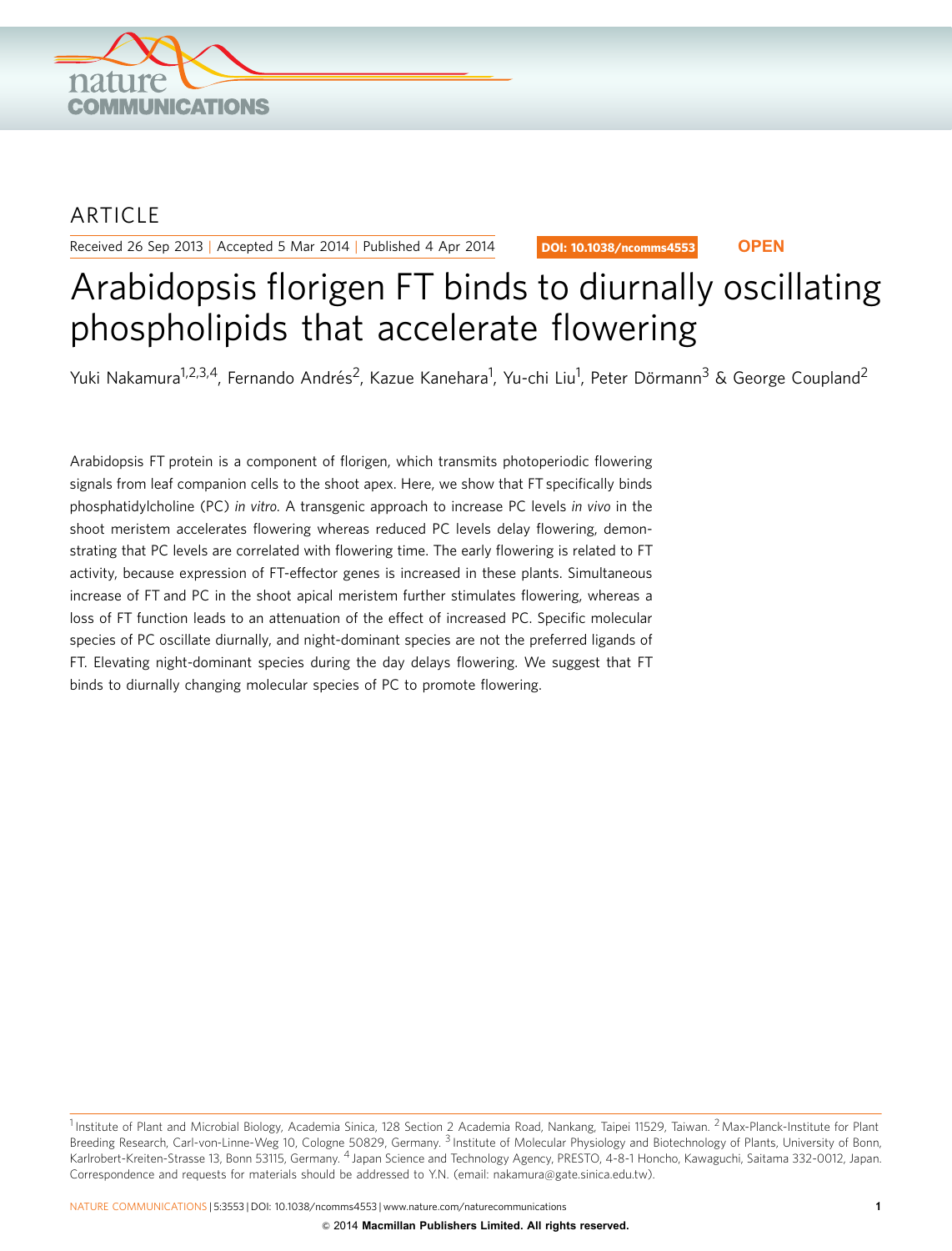<span id="page-1-0"></span>In many plant species, the time of flowering is largely regulated by day length or photoperiod. The long-day (LD) plant Arabidopsis thaliana perceives day length in leaves, where CONSTANS (CO) integrates circadian rhythm a n many plant species, the time of flowering is largely regulated by day length or photoperiod. The long-day (LD) plant Arabidopsis thaliana perceives day length in leaves, where input to induce transcription of its major target gene, FLOWER-ING LOCUS T  $(FT)^1$ . FT is a systemic inducer of flowering that is expressed in the companion cells of the phloem and exported to the phloem sieve elements from where it is transported to the shoot apex<sup>2-4</sup>. There are at least two critical steps in florigen signalling, export from companion cells to the sieve element and activation of its effector genes at the shoot apex that trigger subsequent flower development. FT protein expressed but immobilized in the companion cells is not able to promote flowering unless it is released to the phloem<sup>[4](#page-5-0)</sup>. Indeed, FT-INTERACTING PROTEIN1 (FTIP1) is an essential ER-localized protein that interacts with FT and assists its transport from the phloem companion cells to the sieve elements<sup>5</sup>. The FT protein interacts with the bZIP transcription factor FD, which is expressed in the shoot apex and induces the expression of APETALA1 (AP1) and SUPPRESSOR OF OVEREXPRESSION OF CONSTANS1 (SOC1) to initiate flower development<sup>6-8</sup>. A rice paralog of FT, Hd3a, was shown to interact with the 14-3-3 protein GF14c at the shoot apex forming a bridge with a bZIP transcription factor related to  $FD<sup>9</sup>$ . This tripartite complex was named the florigen activation complex  $(FAC)^9$  $(FAC)^9$ . Interestingly, crystallographic analysis of Hd3a as well as FT revealed a putative ligand-binding pocket in addition to the GF14c binding site, suggesting that another, as yet unidentified molecule binds to  $FT^{9,10}$  $FT^{9,10}$  $FT^{9,10}$ . FT has long been recognized to be a homologue of phosphatidylethanolamine (PE)-binding protein (PEBP) from mammalian cells which shows affinity to  $PE<sup>11</sup>$ . Later, this PEBP was found to act as a Raf kinase inhibitor protein (RKIP), executing an inhibitory effect on the Raf kinase signalling  $cascade<sup>12</sup>$  $cascade<sup>12</sup>$  $cascade<sup>12</sup>$ . Although multiple lines of evidence show that mammalian PEBP/RKIP binds to different phospholipids, its physiological roles in vivo are still poorly understood. Therefore, the sequence similarity of FT with PEBP/RKIP suggests that phospholipids might represent novel binding partners of FT to modulate its function.

Here, we show that in vitro FT specifically binds the phospholipid phosphatidylcholine (PC). A transgenic approach to increase PC levels in vivo in the shoot apical meristem accelerates flowering whereas reduced PC levels delay flowering, demonstrating that PC levels are correlated with flowering time. The early flowering is related to FT activity, because expression of two FT-effector genes, SOC1 and AP1, is increased in these plants. Simultaneous increase of FT and PC in the shoot apical meristem further stimulates flowering, whereas a loss of FT function leads to an attenuation of the effect of increased PC. Specific molecular species of PC oscillates diurnally, and night-dominant species are not the preferred ligands of FT. Elevating night-dominant species of PC during the day delays flowering. We suggest that FT binds to diurnally changing molecular species of PC to promote flowering.

#### Results

FT specifically binds PC in vitro. To examine whether FT protein exhibits lipid-binding properties, we performed a lipid ligand screen using membrane-lipid overlay assays. Recombinant and purified His-tagged FT protein was hybridized with a lipidspotted strip and detected using anti-His antibodies. In this assay a clear and specific binding of His-FT to PC was detected (Fig. 1a). The signal was unlikely to be caused by a non-specific association of FT to the lipid by hydrophobic interactions because no binding to any other glycerolipids on the strip was detected. In



Figure 1 | FT protein binding to phosphatidylcholine (PC). (a) Membranelipid overlay assay with different glycerolipids. A specific binding to PC was observed. Purified, soluble His-tagged FT protein was incubated with a membrane containing different glycerolipid spots as indicated. Lipid-protein binding was visualized with a peroxidase-coupled anti-His antibody and chemiluminescence. A representative membrane of three biological replicates is shown. (b) Comparison of FT binding to PC and PE. Different amounts of di18:1-PC or di18:1-PE were spotted onto the membrane and probed with Histagged FT protein. (c) FT binding to PC and PE purified from Arabidopsis. Total lipid was extracted from rosette leaves grown in LD, and PC and PE were purified and quantified for spotting on the membrane. (d) Liposome association assay to confirm specific binding of FT to PC. Purified soluble Histagged FT protein was incubated with liposomes containing different PC:PE ratios. After collecting the liposomes by centrifugation, the portion of FT bound to the liposomes was detected by western blotting using anti-His antibodies. A representative blot of three biological replicates is shown. The left lane shows the position of the protein size marker (25 kDa).

particular no signals were found for binding to PE, even if PE was spotted at higher concentrations (Fig. 1b). This was further confirmed by specific binding of His-FT to PC, but not significantly to PE, purified from Arabidopsis (Fig. 1c). Also no binding of His protein (without FT) to the PC spot was detected (Supplementary Fig. 1). We confirmed the binding specificity to PC by liposome protein association assays. As the ratio of PC:PE increased in the liposomes, a stronger binding of FT to the liposomes was observed (Fig. 1d). We concluded that FT is a PC-binding protein in vitro.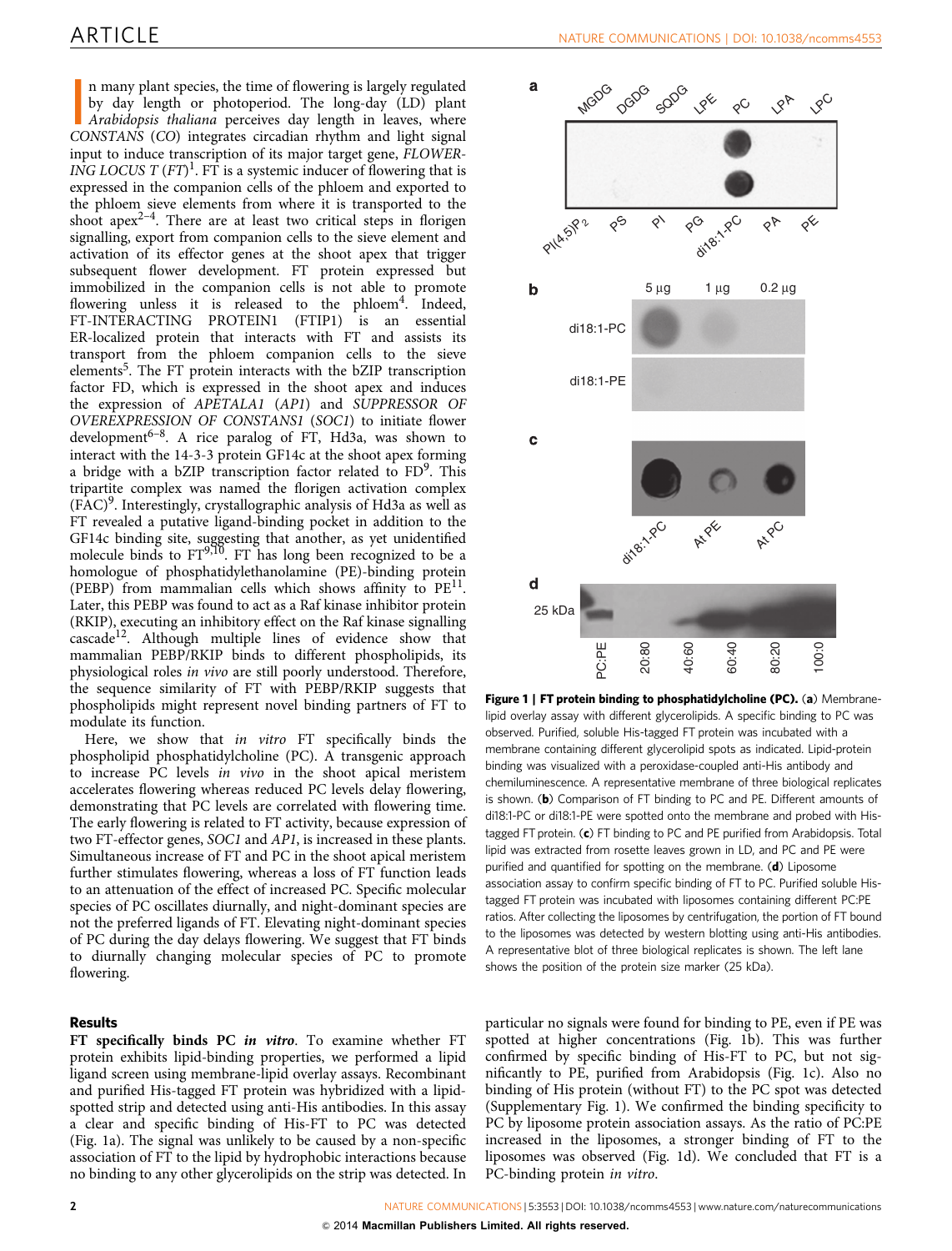<span id="page-2-0"></span>PC levels are correlated with flowering time in vivo. PC and PE are primary phospholipid constituents of cellular membranes. The contributions of different pathways for PC biosynthesis are still unclear. However, the enzyme CTP:phosphorylethanolamine cytidylyltransferase1 (PECT1) is rate-limiting for PE biosynthesis and thus determines the PC:PE ratio in overall polar glycerolipid composition<sup>13</sup>. While a null mutation of *PECT1* in Arabidopsis results in embryonic lethality, the partial suppression of PECT1 activity increases PC levels at the expense of PE, causing a growth retardation of seedlings<sup>[13](#page-5-0)</sup>. We designed a system to alter PC levels in vivo by creating a transgenic plant that harbours pOP::amiPECT1 p35S::GRLhG4, in which a specific artificial micro RNA designed to target PECT1 mRNA is expressed from the dexamethasone (DEX)-inducible OP promoter<sup>14,15</sup>. The obtained lines expressed amiPECT1 even in the absence of DEX and expression of PECT1 was constitutively reduced by about 60% in 9-day-old shoot apical meristems (Fig. 2a) and a related increase in PC levels was observed in whole seedlings (Fig. 2b). These lines did not show any other visible growth defect, however, continuous treatment with DEX caused growth retardation similar to that observed previously in the leaky mutants of PECT1 (Supplementary Fig. 2; [ref. 13\)](#page-5-0). Interestingly, the transgenic plants were early flowering, but showed no other growth defect (Fig. 2c). In addition, we tested the effects on flowering time of mutations in genes that encode enzymes involved in PC or PE biosynthesis, such as CTP: involved in PC or PE biosynthesis, phosphorylcholine cytidylyltransferase1 (CCT1), CCT2 and phosphorylethanolamine N-methyltransferase 1 (PEAMT1). However, none of these mutations altered flowering time (Supplementary Fig. 3), maybe because as previously reported, mutations in CCT1 or CCT2 do not detectably affect PC levels<sup>16</sup>, and the effect of mutation in PEAMT1 on PC levels was mainly detected in  $roots^{17}$  $roots^{17}$  $roots^{17}$ . We then examined whether the earlyflowering phenotype of amiPECT1 plants was spatially related to FT activity by creating transgenic plants that express amiPECT1 specifically in the phloem companion cells and shoot apical meristems, tissues where FT is present during floral induction. The promoters of SUCROSE TRANSPORTER2 (SUC2) and FD, which are active in the companion cells and shoot meristems respectively, were used to drive amiPECT1 transcription. The pFD::amiPECT1 transgenic lines showed a significantly earlyflowering phenotype observed both by leaf number and days to flower (Fig. 2d; Supplementary Fig. 4), while  $pSUC2::amiPECT1$ transgenic plants flowered at a similar time to wild type. Plants overexpressing PECT1 in the shoot apical meristems were then constructed using a pFD::PECT1 construct and these plants were late flowering compared with the wild type (Fig. 2e). We concluded that PC levels at the shoot apical meristems are correlated with flowering time in a dose-dependent manner.

The early flowering is related to FT activity. The early flowering associated with elevated PC levels at the shoot apex and the in vitro binding of FT to PC suggested that the early flowering could be caused by increased FT signalling. This idea was supported by the higher expression levels of two effectors of FT, AP1 and SOC1, detected by qRT–PCR (quantitative PCR with reverse transcription) in *pFD*::amiPECT1 plants compared with wild type ([Fig. 3a,b](#page-3-0)). A further test of this hypothesis was to examine whether the elevated PC levels caused by expressing amiPECT1 affect flowering time in the absence of  $FT$ . To this end  $pFD$ :: amiPECT1 was introduced into ft-10 tsf-1 plants that are devoid of FT and its minor functional paralog TWIN SISTER OF FT (TSF) (Supplementary Table 1). Introduction of pFD::amiPECT1 into wild-type background accelerated flowering time so that transgenic plants had around 60% of the number of leaves produced



Figure 2 | Alterations in PC levels affect flowering time. (a-c) Transgenic plant lines that harbour pOP::amiPECT1, 35S::GRLhG4 showed constitutively reduced PECT1 expression (a), increased PC levels (b) and early flowering (c). (d) pFD:: amiPECT1 transgenic plants showed a significantly early flowering phenotype. (e) pFD::PECT1 transgenic plants showed late flowering, opposite to the effect observed in  $(d)$ . Data were averaged by three biological replicates (a,b) and 16 plants (c-e) with standard deviation as error bars. Asterisks show statistical significance ( $P$ -value < 0.01, Student's t-test).

by wild type [\(Fig. 3c\)](#page-3-0) at flowering time. However, in ft-10 tsf-1 the early flowering effect was attenuated, so that pFD::amiPECT1 ft-10 tsf-1 plants produced about 80% of the number of leaves of ft-10 tsf-1 plants [\(Fig. 3c](#page-3-0)) at flowering. Next, to test whether pFD::amiPECT1 can further enhance the early flowering caused by overexpressing FT, pFD::amiPECT1 was introduced into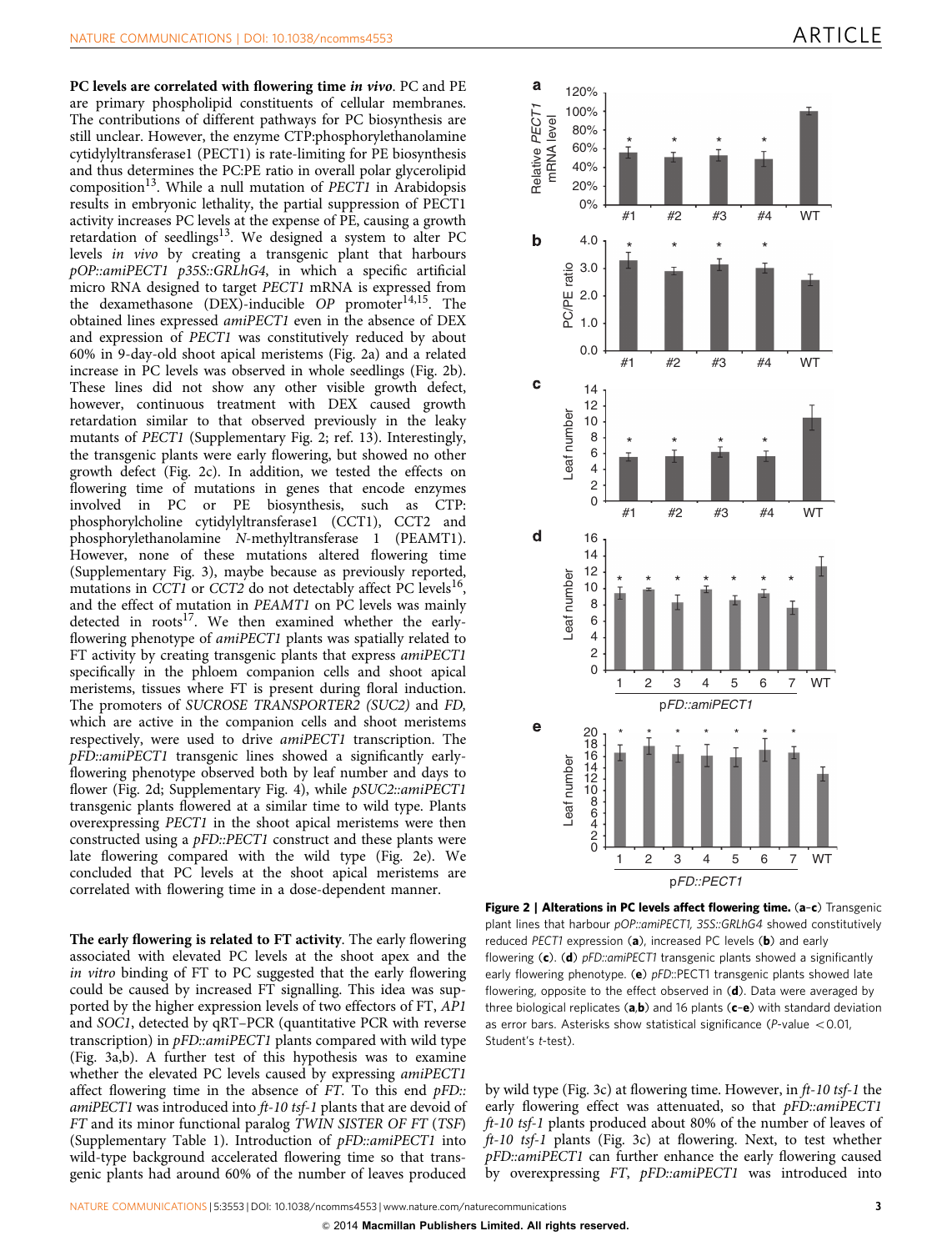<span id="page-3-0"></span> $pGAS1::FT$  ft-10 tsf-1 plants [\(ref. 18](#page-5-0)). As shown in Fig. 3d, the flowering time was further accelerated and the leaf number was reduced to about 70% of the pGAS1::FT ft-10 tsf-1 plants. We concluded that elevated PC levels in the shoot apex promote flowering mainly through FT.



Specific molecular species of PC oscillate diurnally. Given that PC is a major phospholipid in plant membranes, how could a global increase in PC levels stimulate specific FT function in the promotion of flowering? PC as a glycerolipid is characterized by variation in its acyl composition conferring different physical properties. The acyl composition continuously changes according to changing environmental factors such as light, temperature and atmospheric constituents<sup>19</sup>. Moreover, light control of fatty acid synthesis results in a diurnal fluctuation of fatty acid composition in each phospholipid class<sup>20</sup>. We hypothesized that FT might interact with a particular PC molecular species that is dominant at the end of the day when FT accumulates. In this context, we employed a lipidomic profiling approach to monitor diurnal fluctuations of glycerolipid molecular species under short day (SD; 8 h light and 16 h dark) and long day (LD; 16 h light and 8 h dark) in the leaves. Interestingly, PC molecular species showed clear diurnal changes whereas there was no such profile for PE [\(Fig. 4a–](#page-4-0) [d](#page-4-0)). During the light period, PC species containing less unsaturated fatty acids (36:4, 36:3, 36:2, 36:1 and 34:1) were predominant, while in the dark period those containing linolenic acid (36:6 and 36:5) were increased. This profile was in agreement with a previous report on diurnal oscillation of total and PC-bound fatty acids<sup>20</sup>, suggesting that the molecular species of PC, but not of PE, were under diurnal regulation. We therefore examined binding of FT to PC with different acyl groups. The lipid-protein overlay assay showed that binding of FT to di18:3-PC (36:6), a predominant molecular species in the dark period, was significantly lower compared with the other more saturated PC species [\(Fig. 4e](#page-4-0) and Supplementary Fig. 5). The weaker binding of FT to di18:3-PC was confirmed at different concentrations [\(Fig. 4f](#page-4-0)). This suggests that PC molecular species that are preferentially bound by FT are scarce during the dark period, and therefore less FT is bound to PC at these times. To further examine if an increase in 18:3-containing PC species delays flowering, we tested the flowering time of the transgenic line CS8035, which overexpresses FATTY ACID DESATURASE3 (FAD3) catalysing the desaturation of 18:2 in PC to 18:3, leading to an increase in 18:3 in PC ([ref. 21](#page-5-0)). As expected, our data indicated that flowering time of CS8035 was significantly delayed compared with the wild type under LD conditions ([Fig. 4g\)](#page-4-0), suggesting that the presence of a high proportion of 18:3-PC delays flowering. Taken together, these data support a model whereby FT preferentially interacts with PC species that are predominant in the light period to promote flowering at the correct time.

#### **Discussion**

According to the FAC model, the final destination of FT is the nuclei of cells in the shoot apical meristem<sup>9</sup>. Since PC is synthesized at the ER and is a component of the nuclear membrane as well, it is possible that PC at the nuclear membrane

Figure 3 | Impact of alterations in PC level on the expression of known flowering time control genes. (a,b) Increased expression of SOC1 (a) and AP1 (b) in pFD::amiPECT1 plants of 7, 9 and 14 days after germination under LD condition. In each time point, seven independent transgenic lines and wild type as a control (indicated as 1–7 and W) were examined with three biological replicates with standard deviation as error bars. (c) Stable expression of pFD::amiPECT1 in ft-10 tsf-1 plants attenuated the early flowering effect of pFD::amiPECT1 observed in the wild-type background. (d) Stable expression of pFD::amiPECT1 in an FT-overexpressing line (pGAS1::FT, ft-10 tsf-1) further accelerated the flowering time. Data from 16 transgenic plants were averaged with standard deviation as error bars. Y axes in  $(c,d)$  are the number of leaves at flowering time relative to the control plants that do not harbor the pFD:: amiPECT1 transgene.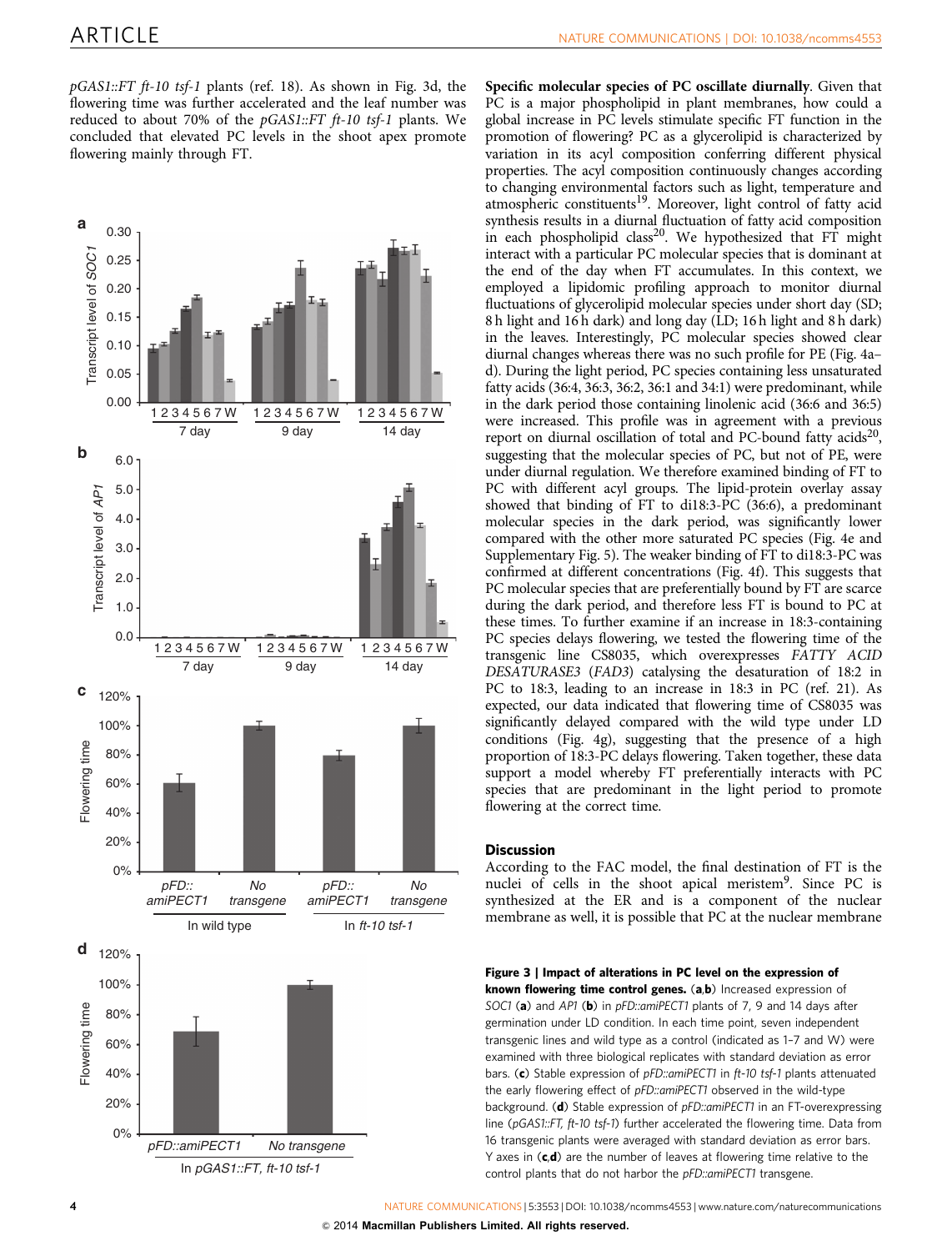<span id="page-4-0"></span>

Figure 4 | Diurnal oscillation of PC molecular species and selective binding of FT to PC species dominant at daytime. (a-d) Lipidomic profiling of PC and PE species under SD (a and c, respectively) or LD (b and d, respectively). Seedlings were germinated and grown for 2 weeks under SD, shifted to either LD or SD and time-course dependent harvesting started 24 h after shifting the plants. Data show averages and standard deviation of four biological replicates. Grey boxes indicate the dark period. (e) Membrane-lipid overlay assay of different PC molecular species with His-tagged FT protein. (f) Weaker binding of FT to di18:3-PC at different concentration of lipids. The photos of the membranes after binding in (e) and (f) are representative of three replicates. (g) Leaf number at flowering time of CS8035 plants under LD. Data were averaged by 16 plants with standard deviation as error bars.

attracts free FT from the cytosol for efficient import into the nucleus. Alternatively, PC-containing vesicles could be a part of FAC, mediating trafficking of FT. Furthermore, FT homologues might also bind PC or other phospholipids. For example, TERMINAL FLOWER1 (TFL1) is highly similar to FT in sequence and three-dimensional structure, yet they have opposite function in controlling flowering<sup>22</sup>. This might explain why pFD::amiPECT in ft-10 tsf-1 plants still weakly accelerated flowering time [\(Fig. 3c](#page-3-0)). However, monitoring precise PC distribution at the subcellular level awaits further development of techniques for lipid analysis at this resolution. The clear FT binding to PC, the gene effector expression analysis as well as the genetic data showing altered flowering times suggest that at least one PC species interacts with FT and enhances its activity. Moreover, this lipid binding is likely important for FT function, as several loss-of-function mutants of  $FT$  ( $ft-3$ ,  $ft-4$  and  $ft-6$ ; [ref.](#page-5-0) [22\)](#page-5-0) carry point mutations within the ligand-binding pocket. Nevertheless, the genetic approach to alter PC levels may also affect the production of PC metabolites, such as diacylglycerol, phosphatidic acid (PA) or lysoPC. Moreover, the proportion of PC with regard to other lipids might be crucial for the binding of FT to vesicles. In conclusion, our study suggests that the florigen FT binds to diurnally changing PC molecular species to promote flowering.

#### Methods

Plant material. The T-DNA line CS8035 (overexpressing FAD3) was obtained from TAIR, a double mutant  $ft-10$  tsf-1 and a transgenic line  $pGAS1::FT$   $ft-10$  tsf-1 were previously described<sup>[18](#page-5-0)</sup>. pFD::amiPECT1, ft-10 tsf-1 and pFD::amiPECT1, pGAS1::FT ft-10 tsf-1 were created by crossing pFD::amiPECT plant (line no. 2) with ft-10 tsf-1 or pGAS1::FT ft-10 tsf-1, respectively. Detection of the transgenes pFD::amiPECT1 and pGAS1::FT was performed by PCR using the primer pairs YN1276 and YN1277, or YN1279 and YN1280, respectively (Supplementary Table 2).

Growth condition and observation. Flowering time was observed under long day (LD; 16 h light and 8 h dark) or short day (SD; 8 h light and 16 h dark) with the light intensity of 150  $\mu$ mol m<sup>-2</sup>s<sup>-1</sup> and 21°C. Harvesting of seedlings for lipidomic profiling during a time course experiment was performed as previously described<sup>2</sup>.

Expression and purification of His-tagged FT protein. The protein coding sequence of FT was amplified with primers KK176 and KK177, and cloned into the SphI/KpnI sites of the pQE30 expression vector (Qiagen) to obtain pYN1041 (pQE30-His-FT). The plasmid pYN1041 was transformed into the Escherichia coli strain AD16 [\(ref. 23\)](#page-5-0) and cultured in M9 media. Protein expression was induced at an  $OD_{600}$  of about 0.4 by adding IPTG (isopropyl  $\beta$ -D-1-thiogalactopyranoside) to the M9 culture growing at 37 °C, then the temperature was shifted to 23 °C and the cells grown overnight to express His-FT in a soluble form. The expressed protein was batchpurified with Ni-NTA resin (Qiagen) according to the manufacturer's instructions.

Protein lipid overlay assay. Membrane strips used for the FT-lipid overlay assay were prepared by spotting approximately 5 µg of commercially available lipids onto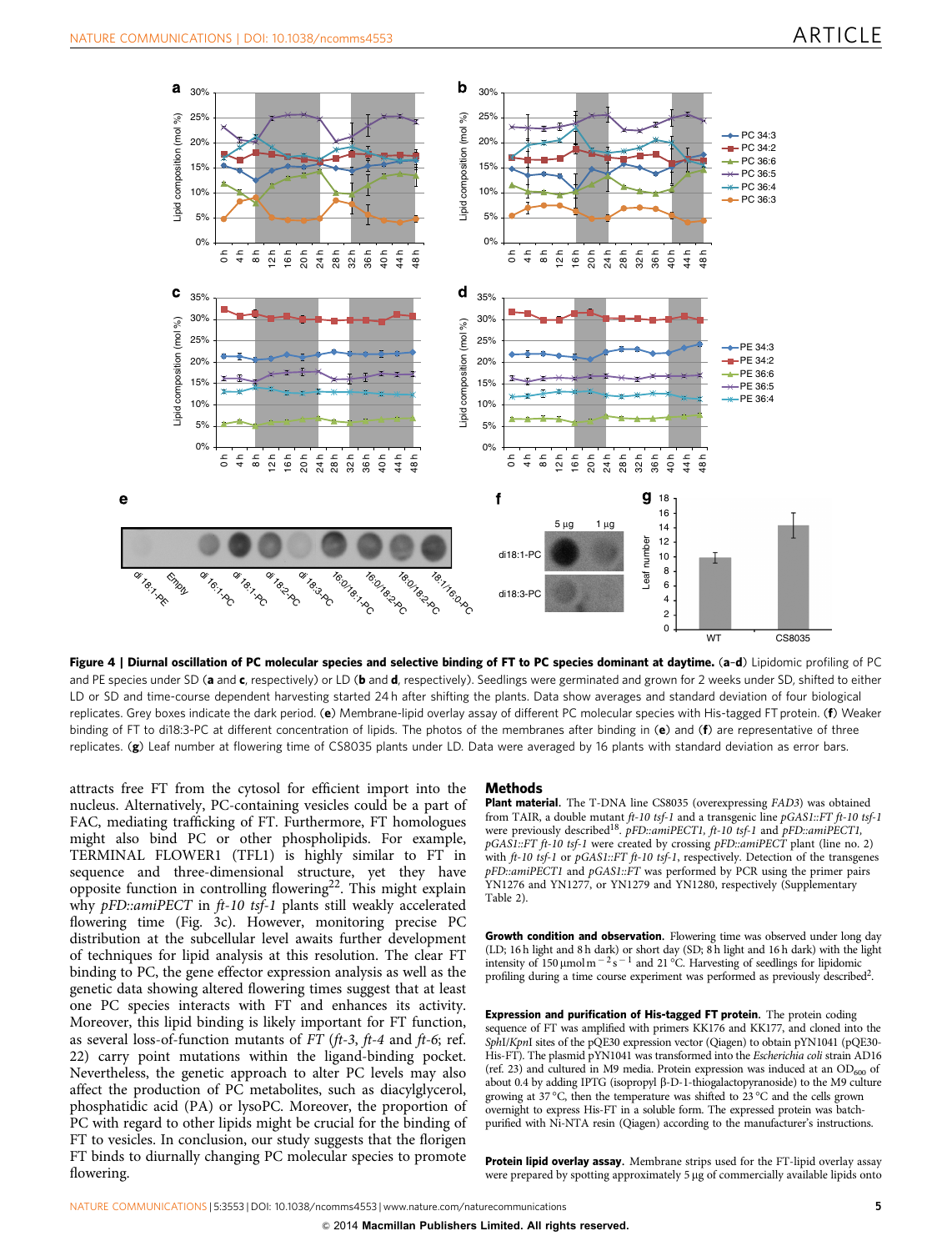<span id="page-5-0"></span>Hybond P ECL + (Amersham Biosciences). Lipid standards were purchased from Avanti Polar Lipids or Sigma. The hybridization was performed essentially<br>according to Awai *et al.<sup>[24](#page-6-0)</sup>* except that a horseradish peroxidase–coupled antibody (sc-8036, Santa Cruz Biotechnology, TX) against histidine was used at a 1:10,000 dilution, and the protein bound to the lipid spot was detected by chemiluminescence substrates (SuperSignal West Pico Maximum Sensitivity Substrate, Thermo Scientific, Rockford, IL) and image analyser (LAS4000, GE healthcare). The lipid molecular species used for the FT protein binding to different glycerolipids [\(Fig. 1a\)](#page-1-0) were: PA, 1,2-dioleoyl phosphatidic acid; PC, PC purified from egg yolk; di18:1-PC, 1,2-dioleoyl phosphatidylcholine; PE, 1,2-dioleoyl phosphatidylethanolamine; PG, 1,2-dioleoyl phosphatidylglycerol; PI and PS, phosphatidylinositol and phosphatidylserine purified from soybean; MGDG and DGDG, monogalactosyldiacylglycerol and digalactosyldiacylglycerol purified from whole-wheat flour and  $PI(4,5)P_2$ , 1,2-dipalmitoyl phosphatidylinositol 4,5-bisphosphate. The PC molecular species employed for the lipid overlay assay shown in [Fig. 1b,c;](#page-1-0) [Fig. 4e and f](#page-4-0) (di16:1-PC, di18:2-PC, di18:3-PC, 16:0/18:1-PC, 16:0/18:2-PC, 18:0/18:2-PC, 18:1/16:0-PC; sn-1/sn-2) were obtained from Avanti Polar Lipids. AtPC and AtPE were PC and PE purified from Arabidopsis leaves, respectively. A total of 5 µg of lipid were applied onto each spot. Signal intensity of each spot was quantified by image analyser (LAS4000, GE healthcare).

Liposome association assay. The liposome association assay was performed as described<sup>25,26</sup>. Lipids were dried and incubated in Tris buffered saline (TBS) (50 mM Tris-HCl, pH 7.0, 0.1 M NaCl) at 37  $^{\circ}$ C for 1 h. The liposomes were formed by vigorous vortexing (5 min), pelleted by centrifugation at  $20,000 \times g$  for 10 min at  $4^{\circ}$ C, and washed twice with ice-cold TBS. Purified His-FT was added to the liposomes to a final 100 µl volume, and the mixture was incubated at 30 °C for 30 min. After incubation, liposomes were pelleted again by centrifugation at  $20,000 \times g$  and washed twice with ice-cold TBS. The pellets were analysed by SDS–polyacrylamide gel electrophoresis and blotted onto nitrocellulose membrane (Bio-Rad, Hercules, CA) for protein gel blot analysis. His-FT was immunodetected by a monoclonal antibody against penta-His (H1029, Sigma-Aldrich; dilution 1:1,000) and horseradish peroxidase–coupled anti-mouse IgG (A3682, Sigma-Aldrich; dilution 1:10,000) with the West Pico chemiluminescence detection kit (Thermo Scientific, Rockford, IL) and signal intensity of each spot was quantified by image analyser (LAS4000, GE healthcare). An uncropped scan of a representative result is shown in Supplementary Fig. 6.

Construction of transgenic lines. The amiRNA targeting PECT1 (At2g38670) was designed with the WMD2 software and following the instructions available at the web site: [http://wmd2.weigelworld.org/cgi-bin/mirnatools.pl.](http://wmd2.weigelworld.org/cgi-bin/mirnatools.pl) miRNA (ACCCCGTATTCTCTACCAATA) and miRNA\* (TATTGGTACAGAATACGG GTT) were cloned by PCR into the Arabidopsis precursor MIR319a included in the vector pRS300. The amiRNA precursor fragment was then amplified by using primers containing Gateway sites (F206 and F207) and subcloned by RB reaction in a pDONR207 vector (Invitrogen). LR recombination was performed to transfer the amiRNA precursor fragment to the binary vectors  $pSUC2::GW<sup>2</sup>$  and  $pFD::GW$  to generate the pSUC2::amiPECT1 and pFD::amiPECT1 constructs, respectively.  $pFD::GW$  was generated from the vector  $pLEELA^{27}$  $pLEELA^{27}$  $pLEELA^{27}$  in which the  $2 \times 35S$  promoter was replaced at the AscI/XhoI restriction sites by 2.8 Kbs of the FD promoter. The CDS of PECT1 was amplified with the primers PECT1\_gw\_F and PECT1\_gw\_R and cloned by LR recombination into pFD::GW to generate pFD::PECT1. Plants were transformed with Agrobacterium tumefaciens strain GV3101 pMP90 RK by floral dipping<sup>[28](#page-6-0)</sup>. The primer sequences used for cloning are listed in the Supplementary Table 2.

qRT–PCR analysis of gene expression. Total RNA was extracted using the RNAeasy kit (Qiagen) and treated with DNaseI (Ambion). cDNA synthesis was performed with SuperScript II (Invitrogen) from 1-3 µg of DNA free RNA and diluted to a final volume of 200  $\mu$ l with water. A total of 3  $\mu$ l of diluted cDNA were used for each quantitative RT–PCR (qRT-PCR) reaction. qRT–PCR reactions were prepared using the iQ SYBR Green supermix (Bio-Rad) and performed in a LightCycler 480 thermal cycler (Roche). PEX4 (At5g25760) was used as a housekeeping gene to normalize the expression of the genes investigated. The primer sequences used for qRT–PCR experiments are listed in the Supplementary Table 2.

Total lipid extraction. Frozen tissue was immersed in boiling water for 20 min, then the water was replaced by one part of chloroform: methanol  $= 1:2$  (vol/vol). The solvent was collected and the same volume of chloroform: methanol = 2:1 (vol/ vol) added to the tissue for the second extraction. The two extracts were combined and one part of chloroform and 0.75 part of NaCl solution (0.5%) were added, mixed and centrifuged to separate the organic phase from the aqueous phase. The isolated organic phase was dried under a nitrogen stream and lipids were dissolved in chloroform: methanol = 2:1 and stored at  $-20^{\circ}$ C.

Lipidomic profiling. Lipid analysis in [Fig. 2b](#page-2-0) was performed essentially as described previously[29.](#page-6-0) Briefly, major polar glycerolipids (MGDG, DGDG, SQDG, PC, PE, PG and PI) were separated on two-dimensional TLC by the solvent system of chloroform:methanol: 7N ammonia solution =  $120:80:8$  (vol/vol/vol) for the first dimension and chloroform:methanol:acetic acid:water  $= 170:20:15:3$ (vol/vol/vol/vol) for the second dimension. Each spot was scraped off, lipid re-extracted and methylesterified to fatty acid methyl esters, which were quantified by gas chromatography (GC-2010; Shimadzu, Kyoto, Japan) with a capillary column (ULBON HR-SS-10, Shinwa Chemical Industries, Kyoto, Japan).

For glycerolipid quantification in [Fig. 4a–d](#page-4-0), an aliquot of the lipid sample was diluted in methanol:chloroform:[30](#page-6-0)0 mM ammonium acetate (665:300:35)<sup>3</sup> Two internal phospholipid standards each were added for PC, PE, PG, PA and PS<br>(Avanti Polar Lipids) to the samples<sup>[30](#page-6-0)</sup>. The lipid standards MGDG, DGDG, SQDG and PI (Larodan) were hydrogenated before addition to the sample<sup>31</sup>. The samples were supplied to a Q-TOF (quadrupole time-of-flight) mass spectrometer (Q-TOF 6530; Agilent) in chloroform/methanol/ 300 mM ammonium acetate (300:665:35; [ref. 30\)](#page-6-0) at a flow rate of  $1 \mu$ l min<sup>-1</sup> with a nanospray ion source (HPLC Chip/MS 1200 with infusion chip; Agilent). After ionization in the positive mode with a fragmentor voltage of 270 V, ammonium or proton adducts<sup>[32](#page-6-0)</sup> were selected in the quadrupole and fragmented in the collision cell<sup>[30](#page-6-0)</sup>. After correction for isotopic overlap, lipid molecular species were quantified<sup>32</sup>.

#### References

- 1. Andrés, F. & Coupland, G. The genetic basis of flowering responses to seasonal cues. Nat. Rev. Genet. 13, 627–639 (2012).
- Corbesier, L. et al. FT protein movement contributes to long-distance signaling in floral induction of Arabidopsis. Science 316, 1030–1033 (2007).
- 3. Tamaki, S., Matsuo, S., Wong, H. L., Yokoi, S. & Shimamoto, K. Hd3a protein is a mobile flowering signal in rice. Science 316, 1033–1036 (2007).
- 4. Mathieu, J., Warthmann, N., Küttner, F. & Schmid, M. Export of FT protein from phloem companion cells is sufficient for floral induction in Arabidopsis. Curr. Biol. 17, 1055–1060 (2007).
- 5. Liu, L. et al. FTIP1 is an essential regulator required for florigen transport. PLoS Biol. 10, e1001313 (2012).
- 6. Abe, M. et al. FD, a bZIP protein mediating signals from the floral pathway integrator FT at the shoot apex. Science 309, 1052–1056 (2005).
- 7. Wigge, P. et al. Integration of spatial and temporal information during floral induction in Arabidopsis. Science 309, 1056–1059 (2005).
- 8. Searle, I. et al. The transcription factor FLC confers a flowering response to vernalization by repressing meristem competence and systemic signaling in Arabidopsis. Genes Dev. 20, 898–912 (2006).
- 9. Taoka, K. et al. 14-3-3 proteins act as intracellular receptors for rice Hd3a florigen. Nature 476, 332–335 (2011).
- 10. Ahn, J. H. et al. A divergent external loop confers antagonistic activity on floral regulators FT and TFL1. EMBO J. 25, 605–614 (2006).
- 11. Barnier, I., Tresca, J. -P. & Jollès, P. Ligand-binding studies with a 23 kDa protein purified from bovine brain cytosol. Biochim. Biophys. Acta 871, 19–23 (1986).
- 12. Yeung, K. et al. Suppression of Raf-1 kinase activity and MAP kinase signalling by RKIP. Nature 401, 173–177 (1999).
- 13. Mizoi, J., Nakamura, M. & Nishida, I. Defects in CTP:PHOSPHORYLETHA NOLAMINE CYTIDYLYLTRANSFERASE affect embryonic and postembryonic development in Arabidopsis. Plant Cell 18, 3370–3385  $(2006)$ .
- 14. Craft, J. et al. New pOp/LhG4 vectors for stringent glucocorticoid-dependent transgene expression in Arabidopsis. Plant J. 41, 899–918 (2005).
- 15. Schwab, R., Ossowski, S., Riester, M., Warthmann, N. & Weigel, D. Highly specific gene silencing by artificial microRNAs in Arabidopsis. Plant Cell 18, 1121–1133 (2006).
- 16. Inatsugi, R. et al. Isozyme-specific modes of activation of CTP:phosphorylcholine cytidylyltransferase in Arabidopsis thaliana at low temperature. Plant Cell Physiol. 50, 1727–1735 (2009).
- 17. Cruz-Ramirez, A. et al. The xipotl mutant of Arabidopsis reveals a critical role for phospholipid metabolism in root system development and epidermal cell integrity. Plant Cell 16, 2020–2034 (2004).
- 18. Jang, S., Torti, S. & Coupland, G. Genetic and spatial interactions between FT, TSF and SVP during the early stages of floral induction in Arabidopsis. Plant J. 60, 614–625 (2009).
- 19. Harwood, J. L. Environmental factors which can alter lipid metabolism. Prog. Lipid Res. 33, 193–202 (1994).
- 20. Browse, J., Roughan, P. G. & Slack, C. R. Light control of fatty acid synthesis and diurnal fluctuations of fatty acid composition in leaves. Biochem. J. 196, 347–354 (1981).
- 21. Arondel, V. et al. Map-based cloning of a gene controlling omega-3 fatty acid desaturation in Arabidopsis. Science 258, 1353-1355 (1992)
- 22. Kobayashi, Y., Kaya, H., Goto, K., Iwabuchi, M. & Araki, T. A pair of related genes with antagonistic roles in mediating flowering signals. Science 286, 1960–1962 (1999).
- 23. Kihara, A., Akiyama, Y. & Ito, K. FtsH is required for proteolytic elimination of uncomplexed forms of SecY, an essential protein translocase subunit. Proc. Natl Acad. Sci. 92, 4532–4536 (1995).